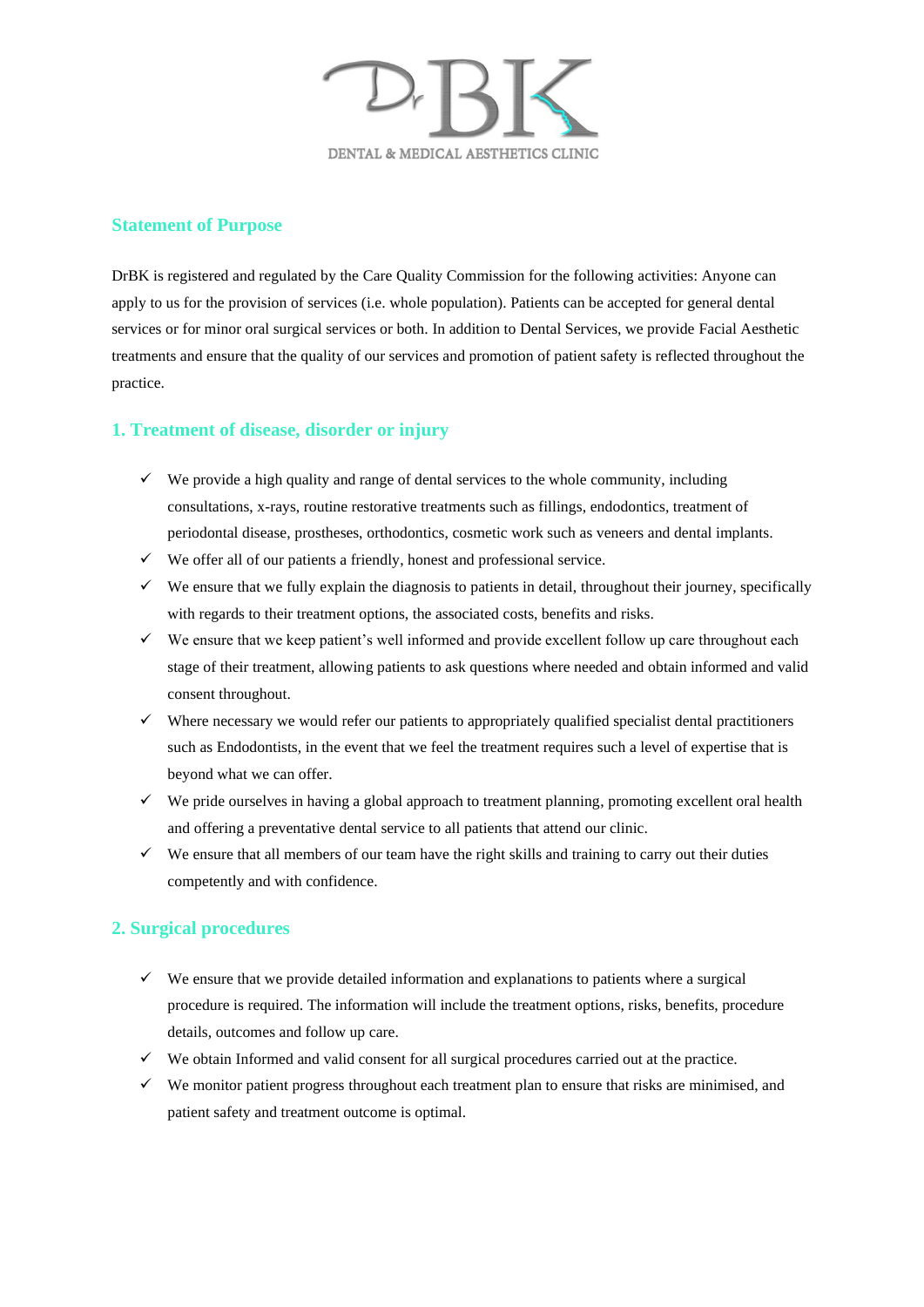

### **3. Diagnostic and screening procedures**

- $\checkmark$  We strive to accommodate our patients as best we can for the scheduling of appointments. These appointments include consultations, review's, procedure appointments and follow up care.
- $\checkmark$  We have dedicated slots throughout the day to accommodate for short notice emergency appointments for the whole population.
- $\checkmark$  We ensure that all equipment used to aid diagnostics, such as x-ray equipment are properly maintained, and staff are appropriately trained to use them.
- $\checkmark$  We provide a comprehensive consultation service for all our patient's. During this appointment we carry out a thorough examination of the patient's medical history, dental history, desires and concerns. We ensure that there is adequate time to diagnose, advise on treatment options and discuss the relevant risks, benefits and outcomes.

#### **Summary of aims:**

- $\checkmark$  We aim to provide a comprehensive service to the whole population without discrimination.
- ✓ We use good quality modern materials and approved techniques.
- $\checkmark$  Whilst not always possible, we aim to see patients on time and keep them informed if we are running late. Where appropriate and without breaching confidentiality we offer an explanation.
- $\checkmark$  We endeavour to spend sufficient time with our patients.
- ✓ We believe that we are transparent with our patients and encourage an honest patient feedback policy. We ensure that each patient is given an opportunity to suggest where we can improve our services at each stage of their treatment and journey with us.

#### **Statement on Practice Cleanliness and Infection Control Procedures**

Your safety is of paramount importance to us. Our Dental Practice implements recommended procedures to prevent cross infection and follows current Department of Health Technical Memorandum 01-05 recommendations for decontamination of equipment and premises. This means that we use disposable equipment whenever possible and that all other equipment is cleaned, inspected and sterilised in an appropriate autoclave, in a separate sterilising area. All equipment is serviced according to the manufacturer's instructions and to the required standards.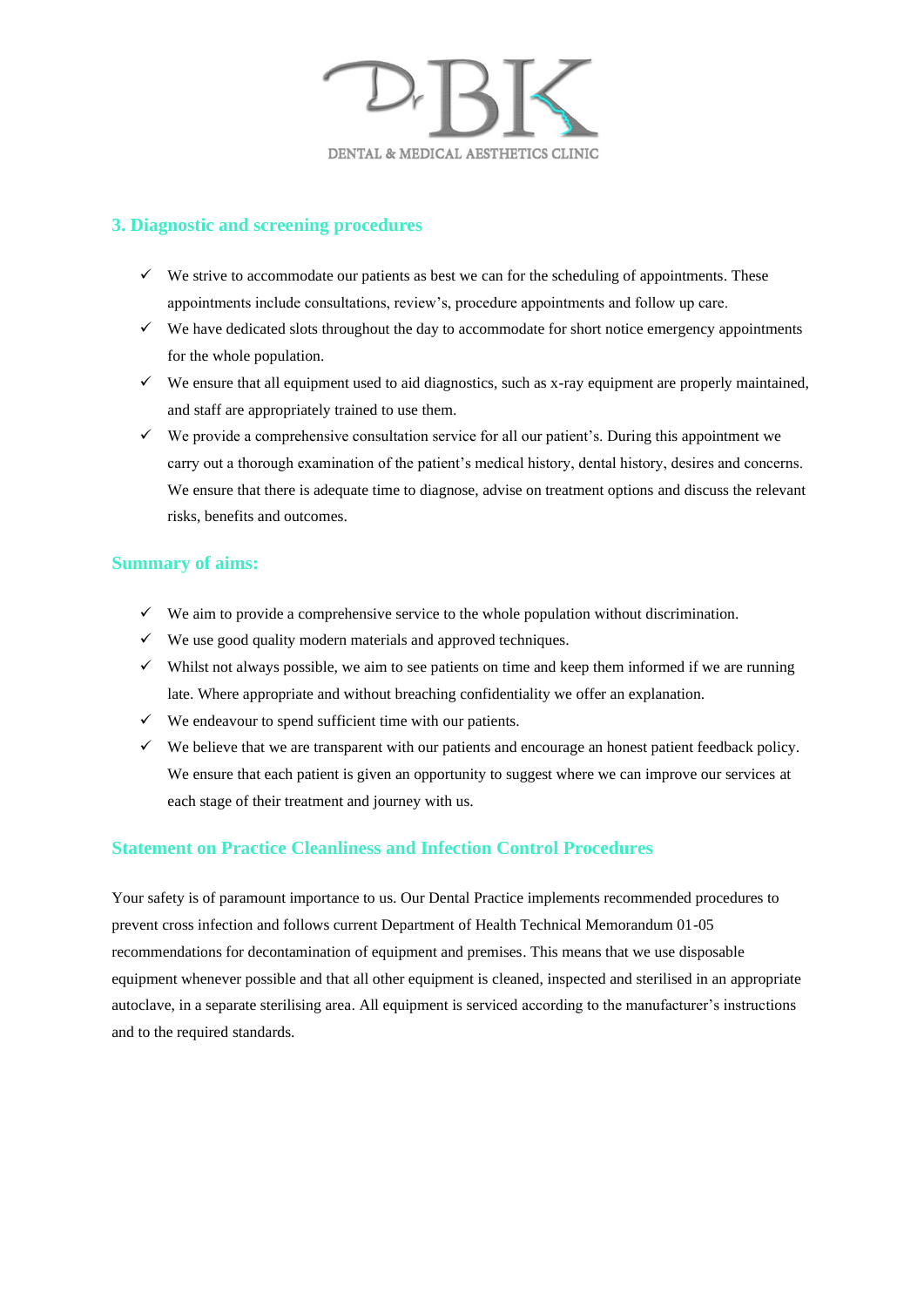

#### **Patient Involvement and Suggestions**

We believe that no matter the standard of your practice there is always room for improvement.

We ensure that patients have the relevant access to be able to make suggestions regarding our services throughout their journey with us. Alongside our in-house practice suggestion box, we provide a regular anonymous survey to all our patients to encourage honest feedback about the care that they have received.

We ensure that each patient that is registered at the DrBK Clinic receives a Practice Welcome Brochure. This contains important information about our services and information on the following policy's:

- $\checkmark$  Patient complaints policy
- $\checkmark$  Out of hours service and advice
- $\checkmark$  Patient information and how we store it
- $\checkmark$  Cancellation procedure and terms and conditions.
- $\checkmark$  Contact details and Map of where we are located.

All complaints and suggestions are dealt with by the Complaints Manager, Sonia Pal, who will endeavour to pursue any investigation to improve the services carried out at the DrK Clinic.

## **Statement Equality, Diversity and Human Rights**

- $\checkmark$  We recognise the principles of Equality, Diversity and Human Rights both for our patients and for our staff. All patients and staff members are treated with dignity and respect.
- $\checkmark$  We do not discriminate and have policies to protect patients and staff from bullying, victimisation and harassment.
- $\checkmark$  We have procedures in place to protect patients and raise concerns where needed in relation to safeguarding children and vulnerable adults.

## **Staff Recruitment and training**

- ✓ All Staff are recruited specifically for the role required, we ensure that they have the relevant qualifications needed to carry out their duties
- $\checkmark$  Where applicable, staff are provided training annually to adhere to practice policy.
- $\checkmark$  All clinical and non-clinical staff who are in contact with patients at the DrBK Clinic hold Criminal Records Bureau Checks as required